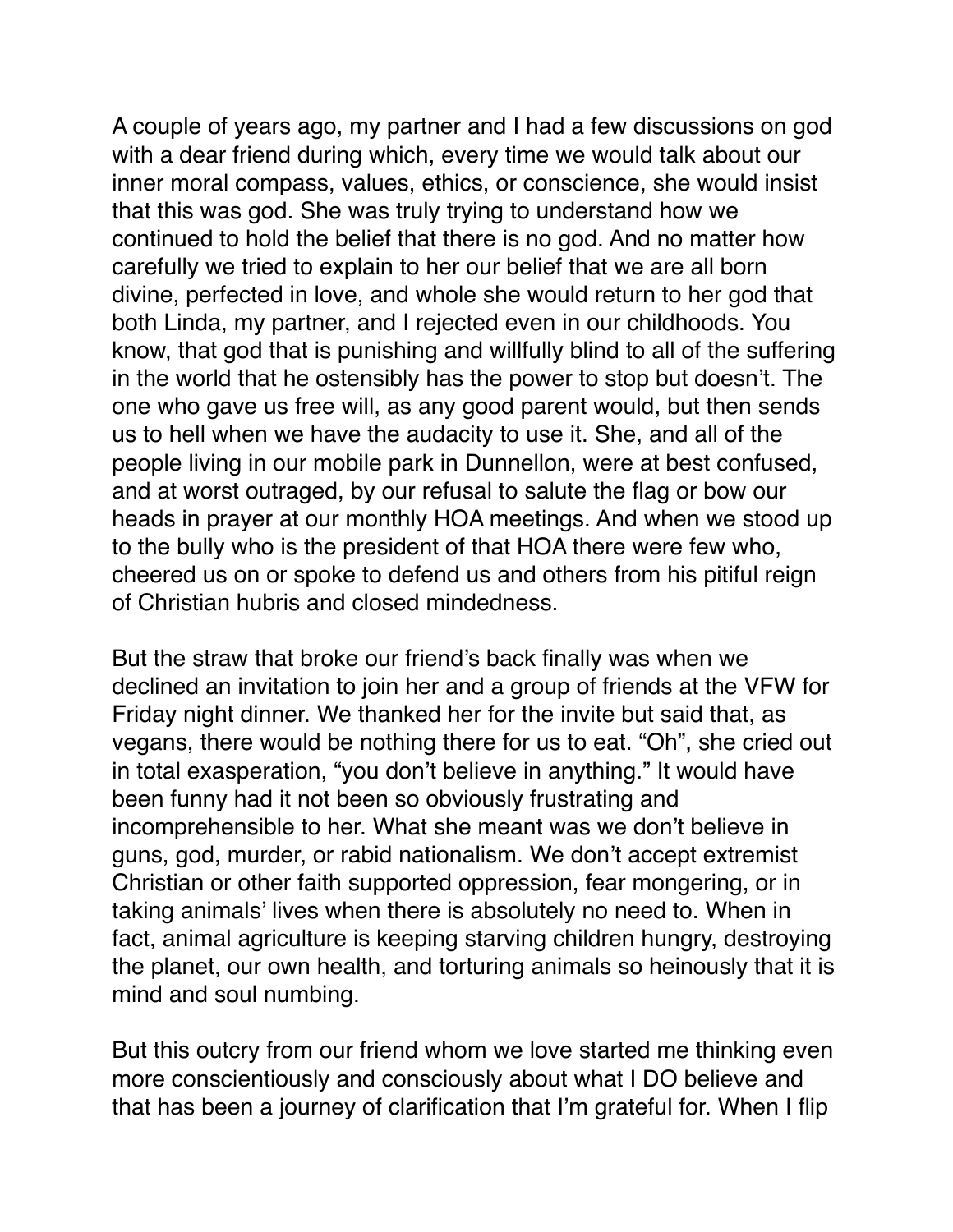over what I don't believe in and look at the back side of that tapestry, I can clearly see that what I do believe in gives me hope, joy, serenity, optimism, and self respect. The things I don't believe in come from an even stronger value system that gives me mental and spiritual ease, and the ability to look myself in the mirror each morning. When people of good conscience begin to reframe what we rail against, we are able to see that we are working for a world that aspires to creating the most good and the least harm for all. When we are working for justice, freedom, planetary restoration, and compassion we realize that we are living our religion in the only way that religion makes sense to us. We are manifesting our belief that "kindness is our religion."

So when I do not pledge allegiance to the flag it is because there is a much higher reality for me. And that reality includes not being able to say false words. There is not "liberty and justice for all" and how can we say "one nation, indivisible" without laughing out loud or crying? I cannot speak the words "under God" when an increasing number of us reject that concept generally, and the mean spiritedness of so many "godly" people specifically. When I defend those who kneel during the pledge to protest the false reality expressed in those words, I am not unpatriotic. I am taking patriotism to a deeper level that includes every single one of us in that statement of "liberty and justice for all" and I am refusing to pretend that our country is not hemorrhaging from the untreated wounds of racism, sexism, homophobia, xenophobia, and a despicable level of wealth inequality.

And when I express my belief that there is no god, I am in no way saying that I believe there are not higher levels of awareness, kindness, understanding, or encouragement. I am saying that I believe love, peacefulness, accountability, and responsible stewardship is hard wired into us until our society shuts us up and down. I'm saying that if I did believe in a god, she would not be one who put life in front of us in all of its splendor but then spends eternity reminding us that we will all be born into sin because of that one evil woman and her sensual desire to taste life. And I'm absolutely positive that there could be no god who would caste all of the blame for our sinfulness on one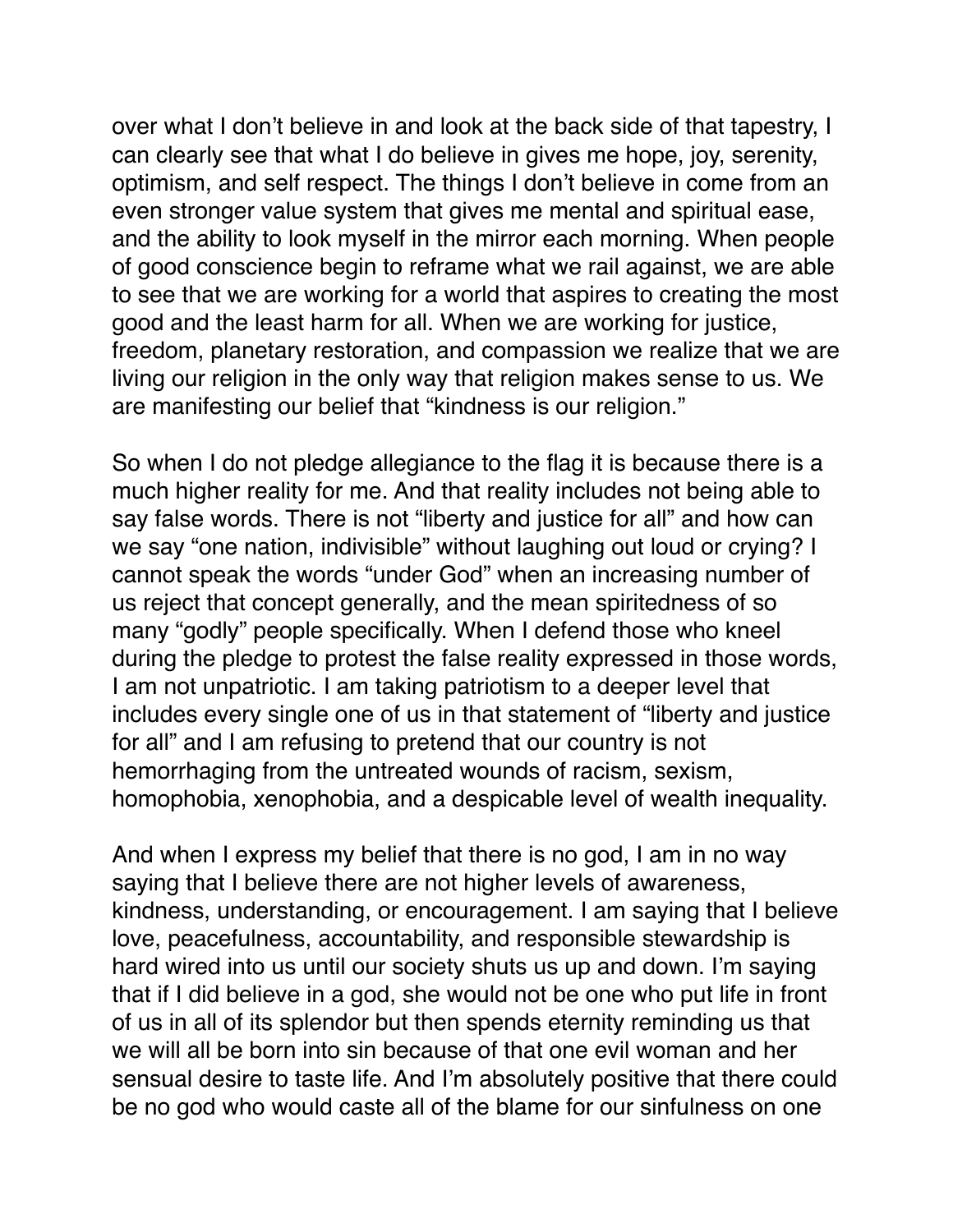woman or on any woman. How would it be possible for an infinitely intelligent and compassionate god to blame the givers of life, the lovers of nurturance, the builders of community for all of the evil in the world? How could the literal guardians of our species' future be accountable for all of humanity's downfall? This does not make any more sense to me now than it did when I was a child of nine or ten and learned in church that all of my beautiful, good, and moral Jewish friends would be going to hell.

And when I look at what drives my visceral hatred of guns it is not because I am trying to take anyone's rights away. It is because I believe the promise that we are all entitled to "life, liberty, and the pursuit of happiness." And I believe that should take precedence over the toxic American individualism that enables many to think their right to own an assault weapon equals my right to continue to live. It is because I believe that a mother's keening over the loss of her child carries more clout than someone else's right to take that life.

When I criticize this administration's stance - on almost everything - it is not because I'm a sore loser or that it's just sour grapes politics as usual. No, it is because I believe that we - human and non-human animals - deserve to share a healthy and alive planet that belongs equally to us all as our cherished and only home. It's because I believe that we are responsible to at least the next seven generations and that we have been given the awesome and sobering responsibility of being caretakers of this precious planet that has been gifted to us through no effort of our own. I do NOT believe that the Biblical admonition of Genesis 1:26 to have "dominion" meant dominance and power over but that it was instead a reference to the sacred trust placed in us as worthy temporary stewards of this mystical journey of thousands of generations. We know that there were many agendas represented by those who wrote the Bible and that much was meant to be representative rather than literal. One spiritual blog I read talked about the idea of man's "dominion over" as referring to our need to have control over ourselves and that it is our lower instincts that are being described as all things that creep upon the earth.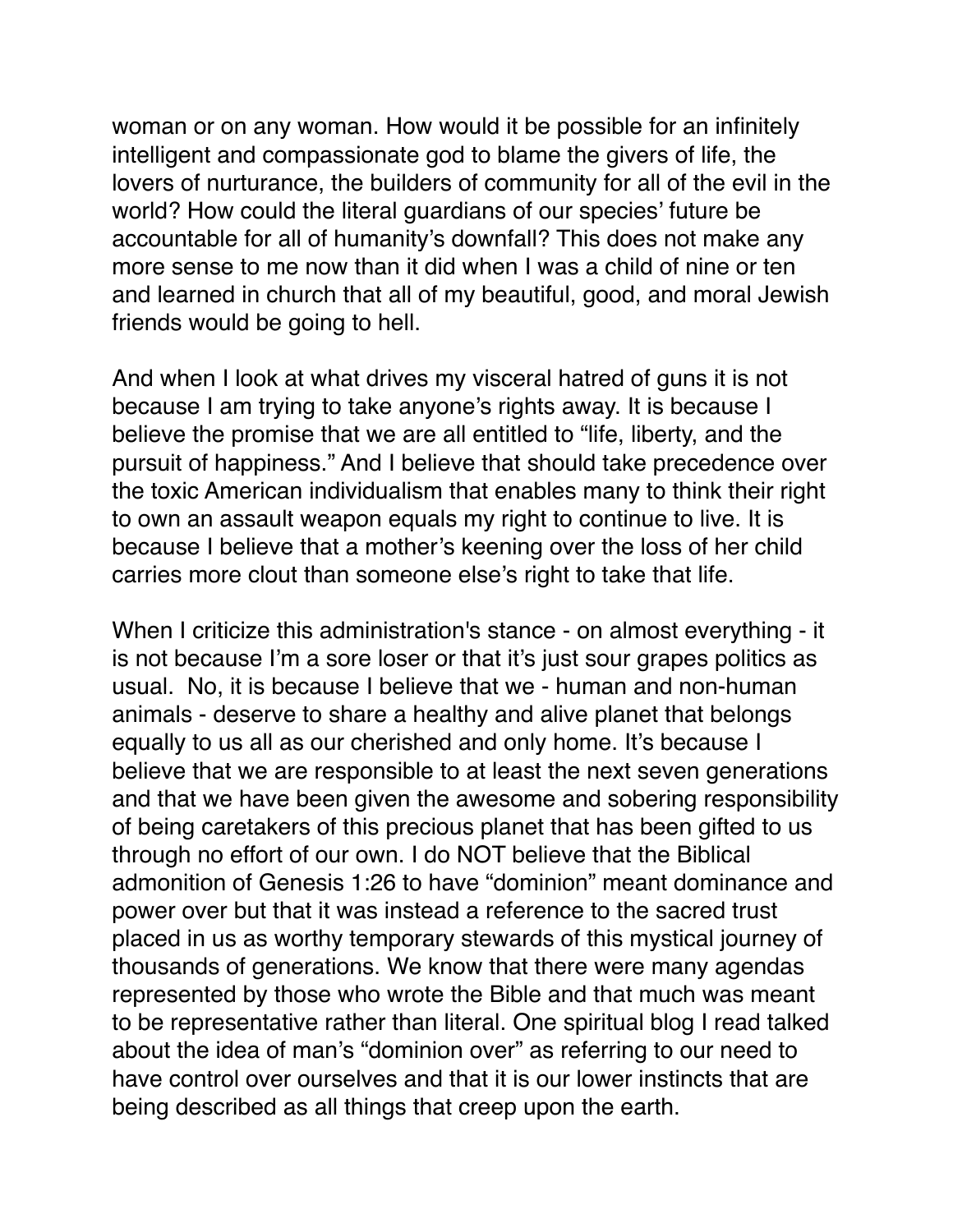But humankind has used cherry picked religious teachings to defend everything from factory farming to stoning gays, to the rape and almost mortal wounding of the Earth - the only mother capable of sustaining us all. Religion (and faith in God, Allah, Yahweh, Mohammed and even Buddha) has been used as the rationalization to silence, coerce, murder, exploit, and steal entire cultures and lands in a quest for power over. Religious "teachings" defend the beliefs and practices of manifest destiny, colonization, the Crusades, witch hunts, female mutilation, slavery, misogyny, over population and child abuse.

To be fair religion has also been the motivation for a lot of good over time for a great many people. But religion has always had a built in leaning toward the belief that only "we" know the one right way. Since "we" changes according to the speaker, the place, the circumstance, and the historical period the only religion that I can really have any faith in is that of kindness. The Dalai Lama tells us to "be kind whenever possible." And he continues "it is always possible." It is fairly difficult to misunderstand what it means to be kind or to rationalize that there are times when we shouldn't be. Everyone recognizes kindness and responds to it - even the most broken and scared among us. Kindness is the universal language and costs us nothing at all ever. A smile at the stressed out mom in the grocery store, holding our friend's hand at the funeral of her spouse, telling our children we love them not once a week but every single day, easing the new cashier's anxiety by saying "relax, I'm not in a hurry - you're doing a great job."

My religion has become a rich stew with the main ingredients coming from Unitarianism, Native American spirituality, Buddhism, and humane education. When I first read about the Native American perspective on life as a teenager, I felt an inner resonance immediately. The respect for all of life and our interconnectedness existed in indigenous hearts, minds and practices about 12,000 years before our Unitarian principles were crafted. The seventh principle of "respect for the interdependent web of all existence of which we are a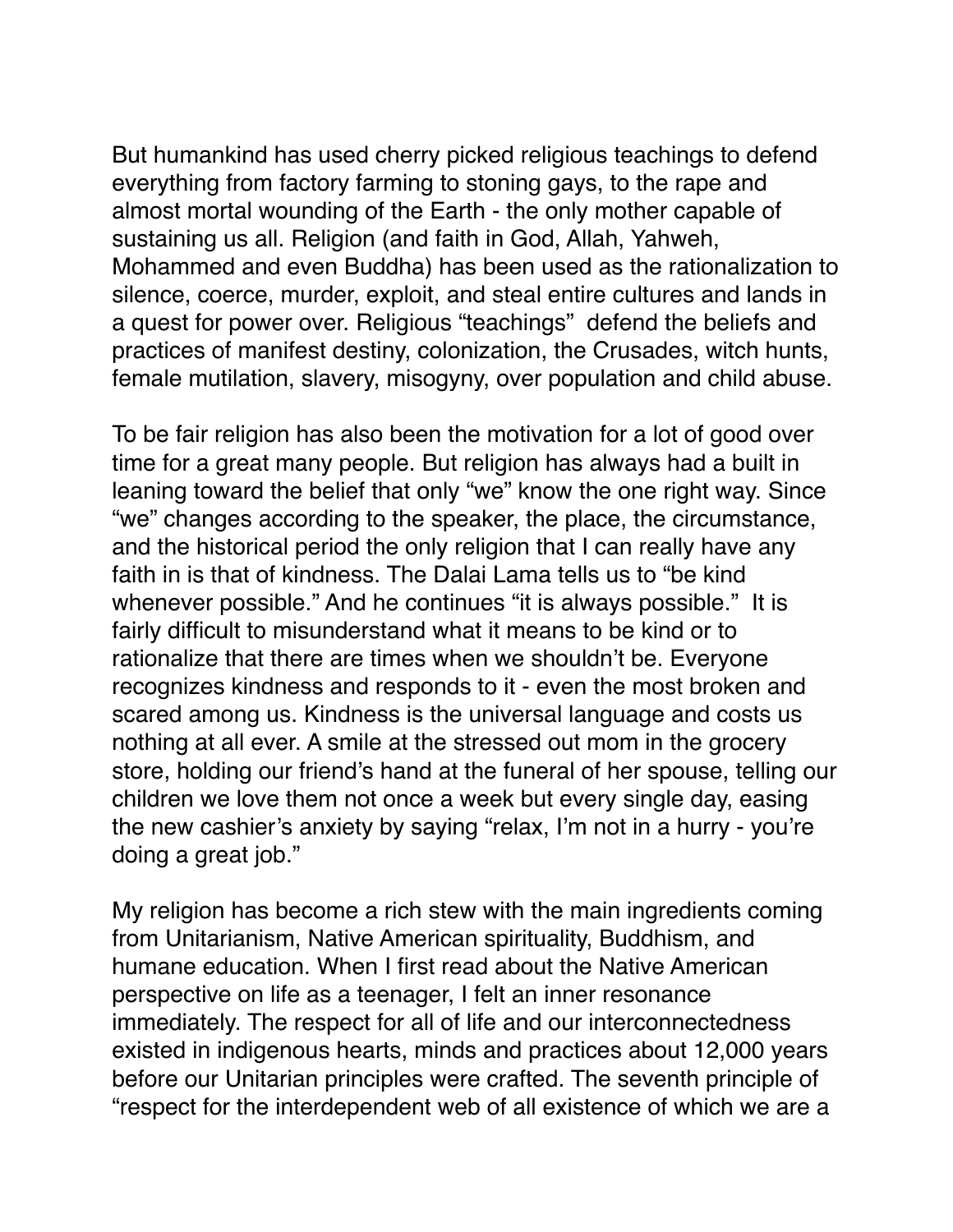part" has been central to indigenous communities the world over and has only been forgotten, ignored, and pillaged by the many powerful in more recent history. Kindness, equity, and according everyone including animals and the planet, respect, dignity, and a life free of fear has become the overarching enemy of the conquering, Empire mentality. And humane education, which informs my life dozens of times every day, looks at all of our global challenges through the many lenses of animal protection, human rights, environmental ethics, and how media and culture shape us without our conscious awareness to behave in ways that constantly conflict with our deepest values.

So I learned of indigenous, earth and community centered spirituality first, then tripped into Unitarian/Universalism, and finally learned of humane education for the first time in 2004. But the most powerful spiritual practice for me came a few years before that when I went seeking for something that I couldn't name and that seeking was answered by my stumbling into a Buddhist sangha, led by my two beloved teachers Ahn-Houng and Thu Nguyen. Ahn-Houng and Thu studied with Thich Nhat Hanh for a couple of decades and were among the first students to be ordained by him. In their sangha, The Mindfulness Practice Center of Fairfax, I learned about mindfulness in general and the five mindfulness practices taught by TNH specifically. Mindfulness practice and humane education have shaped my life in ways more powerful, more heart felt, and more mind clarifying than all of the other paths I've followed. I think of these two life philosophies as the main path with other paths of spirituality diverging and rejoining them in constantly changing configurations. Both Buddhism and humane education have at their heart loving kindness, compassion, awakening, and service as the way to true happiness for ourselves and for all others.

The website for Deer Park, TNH's monastery in California, has this introduction to the Five Mindfulness Trainings.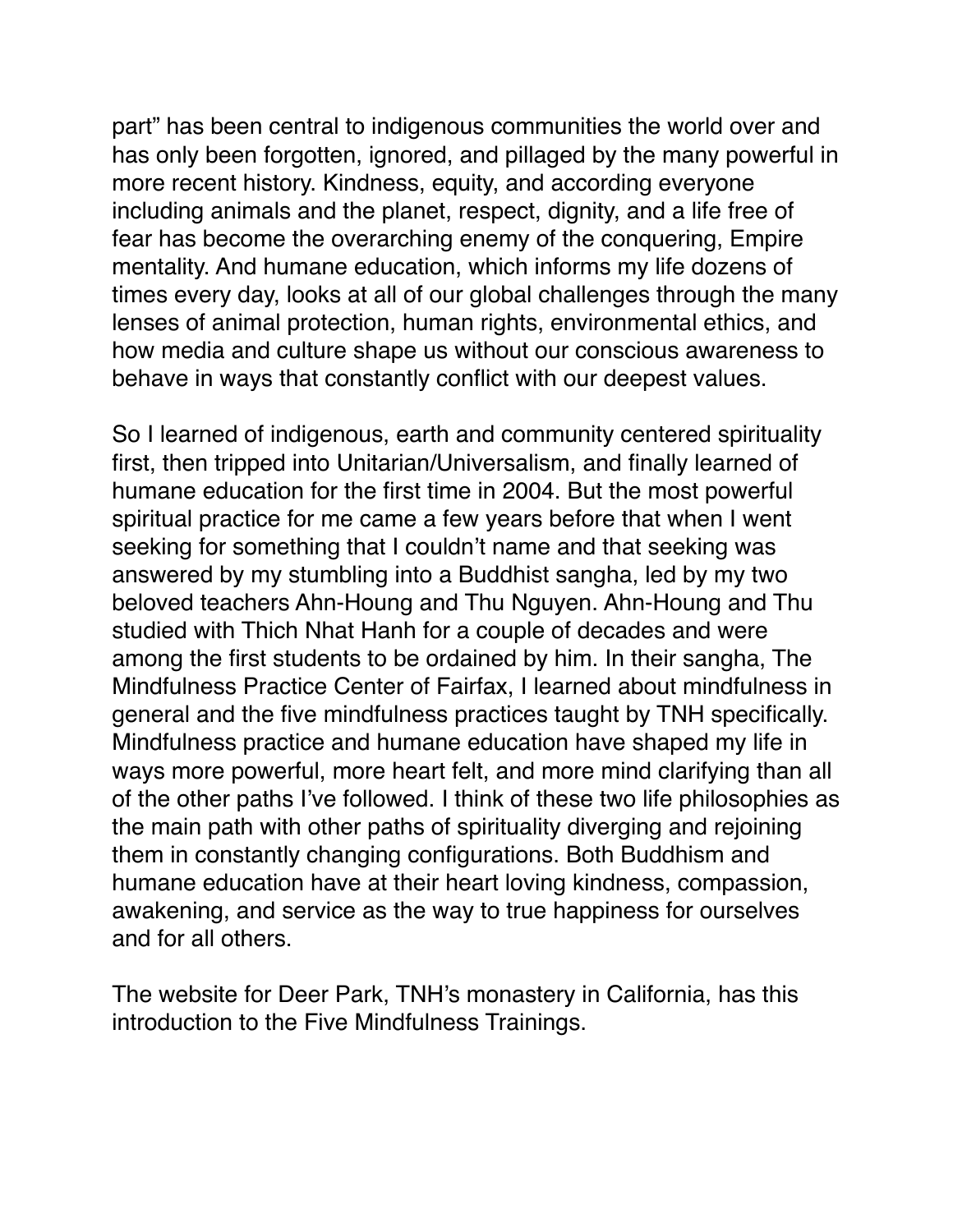**The Five Mindfulness Trainings** represent the Buddhist vision for a global spirituality and ethic. They are a concrete expression of the Buddha's teachings on the Four Noble Truths and the Noble Eightfold Path, the path of right understanding and true love, leading to healing, transformation, and happiness for ourselves and for the world. To practice the Five Mindfulness Trainings is to cultivate the insight of interbeing, or Right View, which can remove all discrimination, intolerance, anger, fear, and despair. If we live according to the Five Mindfulness Trainings, we are already on the path of a bodhisattva. Knowing we are on that path, we are not lost in confusion about our life in the present or in fears about the future.

In a nutshell, the five mindfulness practices are "reverence for life", "generosity", "sexual responsibility", "mindful speech and deep listening", and "mindful consumption." So all that we would hope for - peace, sustainability, compassion, justice, community, health, abundance - are possible through the practice of these trainings. The trainings are not shallow or superficial. Reverence for life, for example, doesn't just refer to human life or our companion animals' lives, but extends to every being (that includes all wildlife, all domestic animals, all trees, water, sky, insects, plants, and minerals). Generosity doesn't just mean of our money and treasure. It refers instead to a much broader understanding of the generosity of our presence, our compassion, our loving kindness to all, and even the generosity of giving each person the benefit of the doubt when they are behaving badly. Sexual responsibility saves us all much unnecessary drama and heartache and reserves that intimacy for only those for whom we have deep, unselfish, and abiding love. Mindful speech and deep listening might be the most important training of all. The way we speak to each other shapes our present and our future, as does the way we speak to ourselves. And our ability to listen deeply to other people, to the hearts of animals, to what nature has to say to each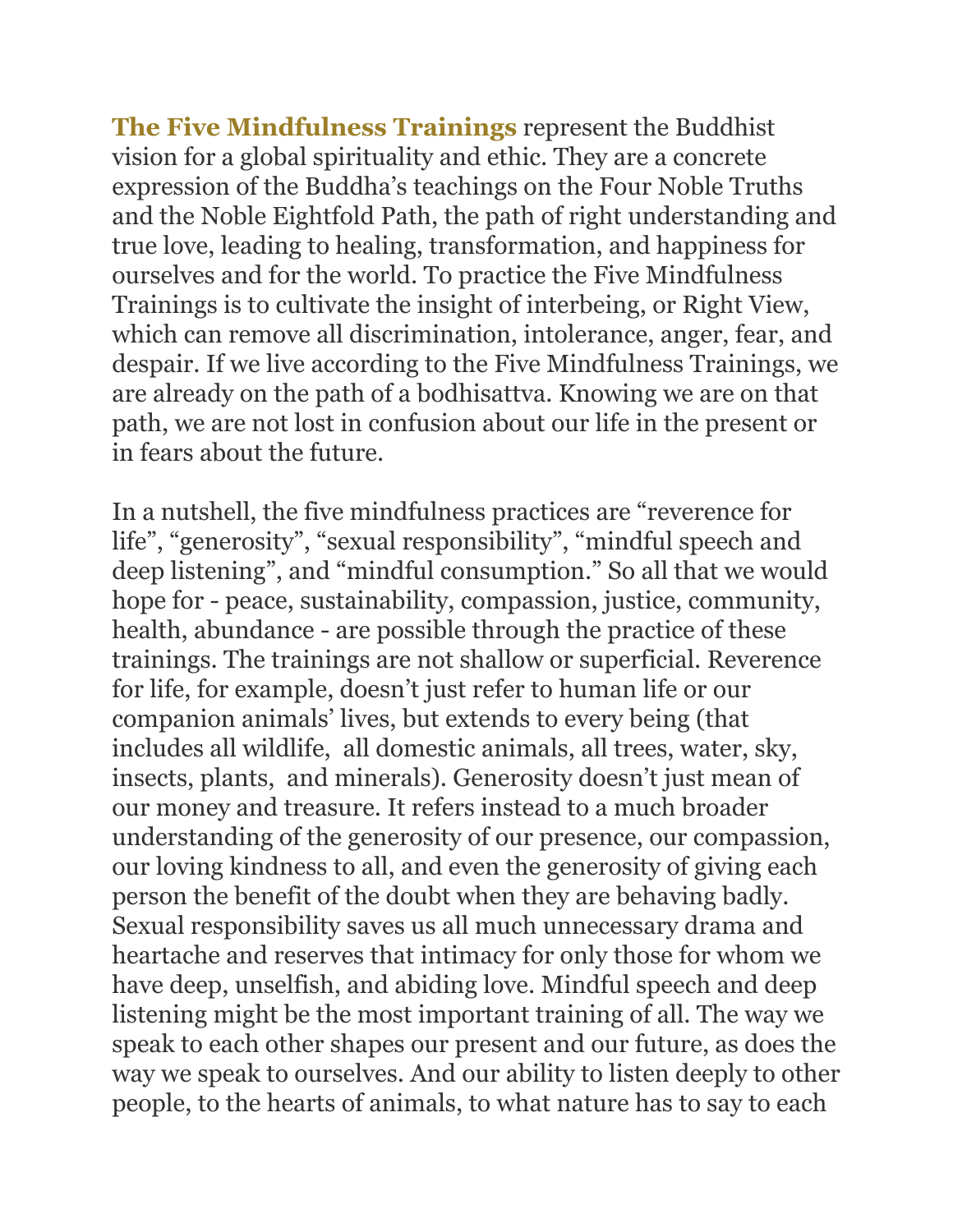of us about her love for us determines our ability to become one with all - inter being - while the absence of it guarantees we remain stuck in separation, isolation, and fear. And finally, mindful consumption refers not just to the food and drink that we take into our precious bodies. It refers to being mindful of what we read, watch, email, and have conversations about. It makes us aware of not only what toxicity we may be consuming, but also what toxicity we may be releasing into the world for others' consumption.

At the heart of all religions is the notion of kindness "do unto others". I've begun to think of mindfulness as Kindfulness and to understand that in practicing radical Kindfulness we can create a world that works for all. I'm not talking about some kind of squishy, saccharine niceness. I mean that we model a fierce and gentle warrior approach that is fearlessly kind in speaking difficult truths, standing up for those being bullied and oppressed, insisting on justice for all - not just our own - Radical kindness insists that we give voice to the billions of abused and tortured animals, protect the natural world with our letters, phone calls, and marches, and hold those in power accountable to be in power with rather than power over. It means that we go beyond being kind ourselves and we insist that others are also kind. So that means calling out our friends who tell racist jokes or make light of a rape culture; it means calling out those institutions and practices that keep feeding the already financially obese at the expense of the resource starving; it means giving up our comfort zones so that those who have had a boot on their throat can finally breathe. It means doing good without god and being the kind of warrior who serves first and eats last.

In individual tragedies and in the collective chaos in which we now find ourselves many are asking "where is god?" I would give the same answer as I heard recently from a UU chaplain. She said